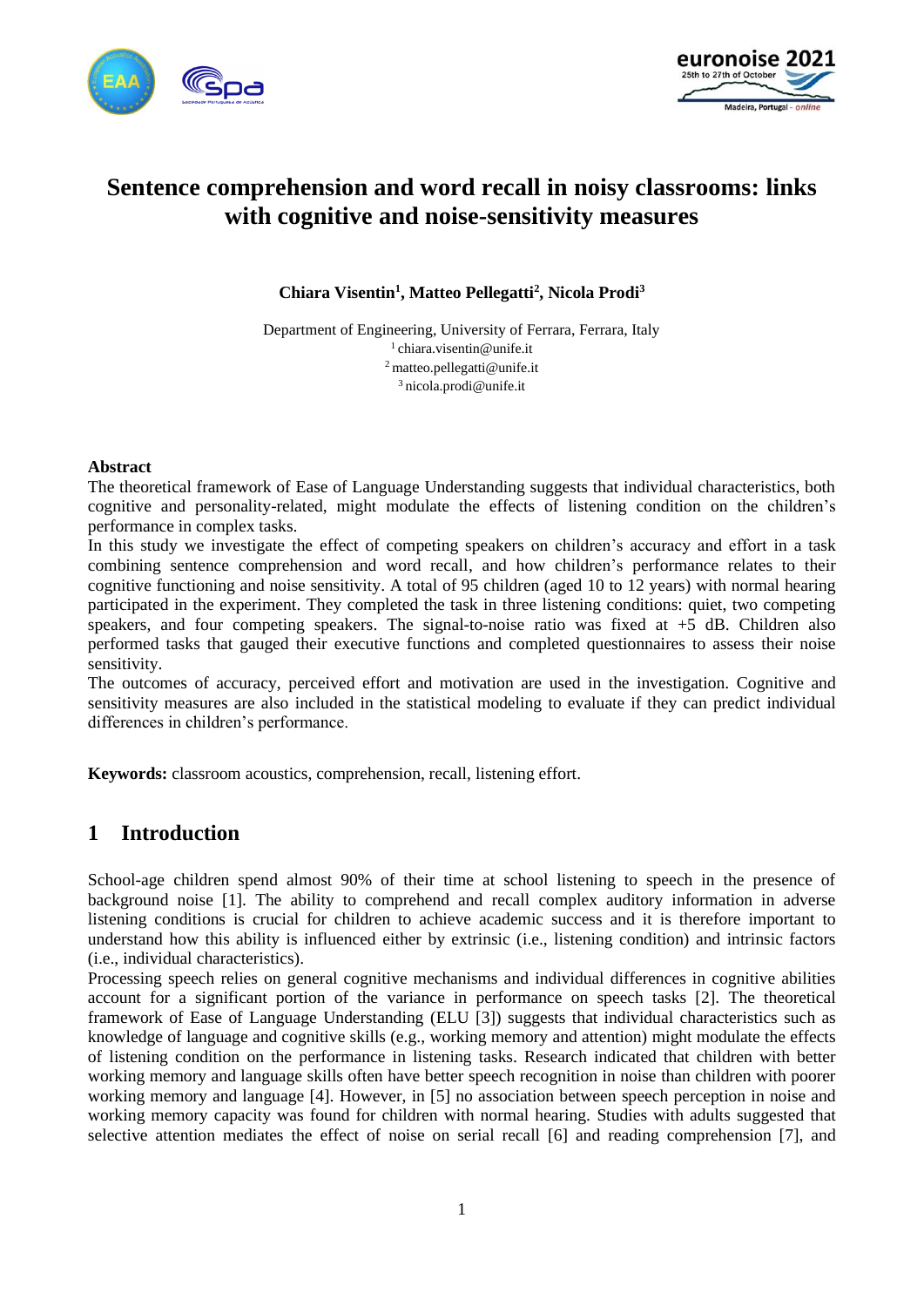

children with low selective attention skills were found to be especially vulnerable to the effects of noise when performing a creativity task [8].

Another aspect that might influence children's speech processing and perceived effort in noise is their noise sensitivity (self-rated by questionnaires). Individuals with high noise sensitivity are believed to have a lower perceptual threshold and might be particularly impaired by the presence of background noise. In recent studies in open-plan study environments, noise sensitivity was found to be related to the disturbance of students by the background noise [9] and to mediate the effect of noise in a writing task [10]. However, to date, no studies have explored the association for school-age children.

This study aimed to explore two specific aspects, namely, whether and how (i) self-reported noise sensitivity and (ii) executive functions (i.e., selective attention and working memory) modulated the impact of listening condition on a complex speech processing task, independently or in conjunction with age. To the scope, we choose a task that was highly representative of the activities that children performed during lessons, namely comprehending the oral message and memorize (a part of) it.

### **2 Materials and methods**

#### **2.1 Participants**

A total of 101 children from three different schools (five classes) in Ferrara (Italy) participated in the experiment. Six children diagnosed with intellectual disabilities were subsequently excluded. The final sample included 95 children, which were split in two age groups according to the grade: grade 5 ( $n=32$ ; age:  $M=10.2$ ,  $SD = 0.5$  yrs; 16 female) and grade 7 (n=63; age:  $M=12.6$ ,  $SD = 0.7$ ; 28 female).

The study was approved by the school management; written information consent was obtained from the parents of each child involved in the experiment.

#### **2.2 Measures**

#### **2.2.1 Executive functions: selective attention**

Selective attention represents resistance to external distractors. It is an aspect of inhibitory control, that, as stated by Diamond [11] "involves being able to control one's attention […] to override a strong internal predisposition or external lure, and instead do what's more appropriate and needed". At the perceptual level, the inhibitory control enables to selectively attend a target, focusing on it and suppressing attention to other salient stimuli that attract the attention whether we want it to or not (e.g., a loud noise, a movement).

Selective attention was tested using child-friendly Simon and Flanker tasks. Both were programmed with PsyToolkit and presented in quiet via tablet.

In the Simon task, participants were presented with two visual stimuli and a simple rule: for stimulus A press on the left, for stimulus B press on the right. Only one stimulus appeared at a time; either stimulus could appear on the right or the left. There were 150 trials (50% congruent). Trials terminated after 4000 ms. In the Simon task location of the stimulus is irrelevant, but people tend to respond more slowly when the stimulus appears on the side opposite its associated response, as the tendency to respond on the same side of the stimulus has to be inhibited; this is termed as the Simon effect.

In the Flanker task the children saw a row of five letters and were asked to attend the centrally presented one (either pressing on the left or the right depending on the letter), ignoring the flanking stimuli surrounding it. There were 120 trials. Trials terminated after 3000 ms. In this task people tend to respond more slowly when there is a mismatch between the flanking letters response and the response required by the central letter (incongruent condition), due to the need to exercise top-down control.

For both the Simon and the Flanker tasks, RTs under 150 ms were excluded from the analysis (being too short to allow perception of the stimulus). Additionally, the Median Absolute Deviation criterion (MAD [12]) with a deviation of 2.5 units was used to detect and remove outliers. The difference between the average RTs in incompatible trials and the average RTs in compatible trials was used as a performance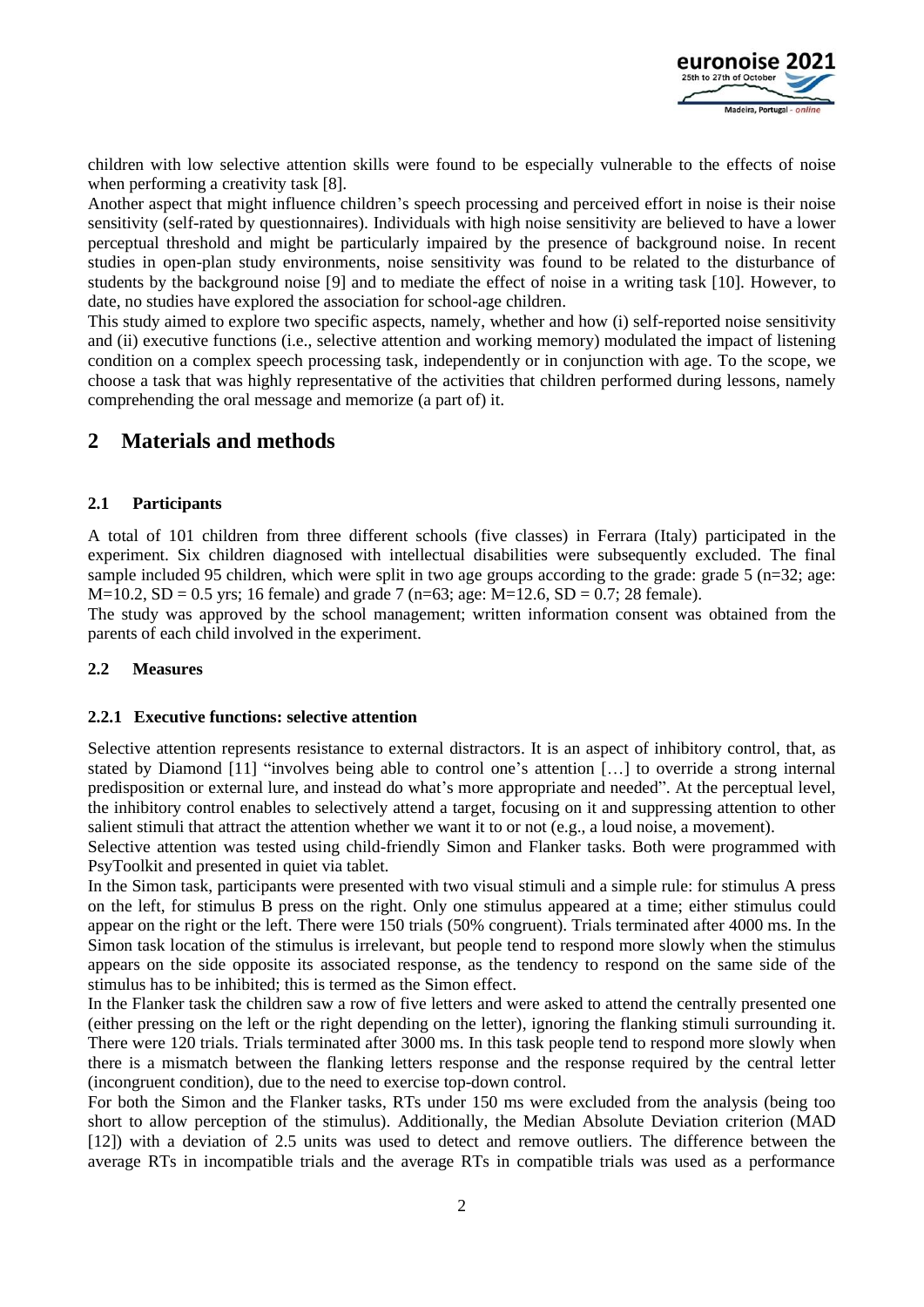

measure. Participants were then sorted in two groups ("low" and "high") based on the median score of the sample for each test.

#### **2.2.2 Executive functions: working memory**

In this study verbal working memory (WM) was tested using a 2-back task. The 2-back task is a continuous recognition task in which participants must decide whether a stimulus was previously presented or not. A sequence of four different letters (A–D) was shown and for each item children must determine whether the letter shown was identical to the stimulus presented 2 trials back. Participants had to tap on the tablet whether the response to the trial was "yes". There were 60 trials (30% were correct) which were presented in random order. The task was programmed with PsyToolkit and presented to the children collectively in quiet. Task performance was assessed using the discrimination index *d'* [13], which is a composite index calculated from hits (i.e., participant correctly touch the device in response to a target) and false alarms (i.e., participant incorrectly touch the device in response to non-targets). The better the participant maximize hits (and thus minimizes misses) and minimizes false alarms (and thus maximizes correct rejections) the better the discrimination index, and the better the participant is able to discriminate target from non-target when performing a task. Participants were then sorted in two groups ("low" and "high" WM) based on the median score of the sample.

#### **2.2.3 Noise sensitivity**

Noise sensitivity was assessed using a reduced Italian version of the Weinstein Noise Sensitivity Scale (WNSS [14]). The children had to indicate their agreement on five statements related to their sensitivity to noise. For each statement, the level of agreement could be chosen on a 5-point scale (from 1 "not at all" to 5 "very much"). The noise sensitivity questions were part of a broader questionnaire, implemented in Google Forms and presented to the students one week after the experimental task.

To derive a single "Noise Sensitivity Scale" (NSS) score, the score of the last statement was flipped to match the direction of the others (i.e., higher scores imply a higher sensitivity to noise) and the average of the scores over the five statements was calculated. Participants were then sorted in two groups ("low" and "high" noise sensitivity) based on the median score of the sample.

#### **2.2.4 Comprehension and recall task**

The experimental task assesses both the listener's ability to comprehend a sentence in noise and his/her ability to memorize and recall the words previously heard.

For each listening condition, 15 sentences were aurally presented to the participants. The sentences were split in three blocks, in which the sentences were counterbalanced by syntactic complexity. For each trial, participants listened to the playback of a sentence. Then, at the audio offset, two images appeared on their tablet and they had to select the image that best matched the sentence content (Figure 1a). After a block (five comprehension trials), children were asked to perform a recall task, selecting the three words previously heard among a set of six alternatives displayed on the tablet (Figure 1b). The recall task was time-limited to 20 seconds and always performed in quiet.

Accuracy and RTs (defined as the time elapsing between the end of the audio playback and the moment an answer was selected) were recorded for each sentence in the comprehension task. Recall performance was measured as the number of words correctly recalled of the nine presented in a listening condition.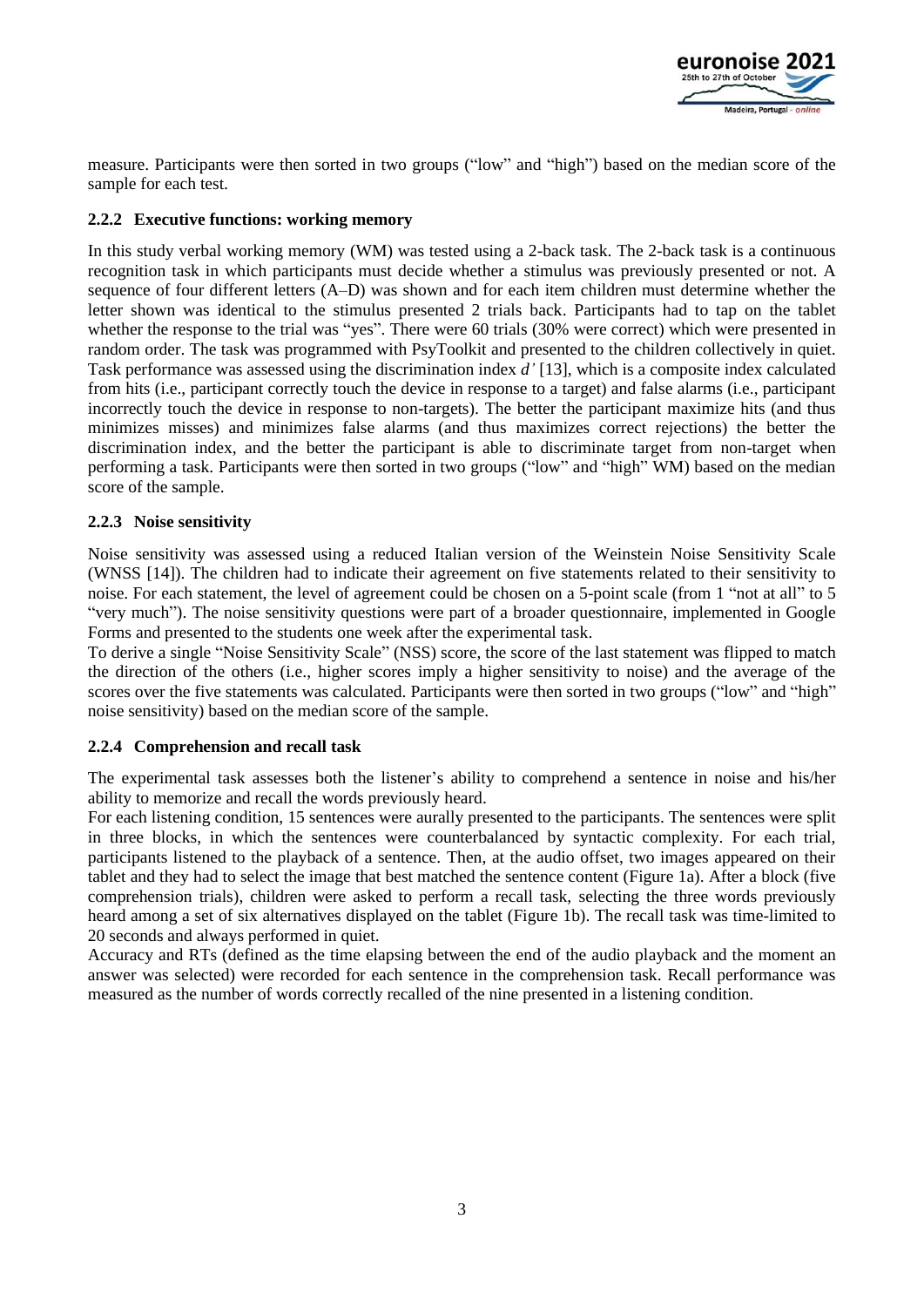





#### **2.2.5 Self-ratings**

The self-ratings of effort and motivation were measured following the completion of the experimental task in a given listening condition. The following questions were formulated:

- How hard did you have to work to understand the previous sentences?
- How hard did you have to work to recall the words?
- How important was it to you to perform well in the task?

Visual analog scales were used to collect the responses. Participants responded to the questions in the same order, using a slider bar with values ranging from 0 to 100 in increments of 1. The slider was initially positioned on the midpoint of the scale. Verbal anchors ("Not at all", "Extremely") were positioned at each endpoint of the slider bar.

#### **2.3 Listening conditions**

The experimental task was presented in three listening conditions: quiet, two competing talkers, and four competing talkers.

In quiet, no background noise was played back and the speech signal was presented in anechoic conditions (frontal talker).

To obtain the conditions with competing talkers, three girls and a boy (aged 7 to 11 years) were recorded individually in an anechoic chamber while reading aloud passages from different age-appropriate books. The individual anechoic recordings were normalized and convolved with the BRIRs simulated in a virtual classroom. The classroom had a volume of  $256 \text{ m}^3$ , a reverberation time at the medium frequencies equal to 0.73 s and as simulated in the room acoustic modelling program ODEON. In the classroom, the receiver was positioned in the centre of the area where students usually sit, and the competing talkers surrounded it, at nearly 1.5 m of distance (Figure 2). The anechoic recordings of the children were then convolved with the BRIRs in positions S1 and S3 to obtain the condition with two competing talkers, and with the four BRIRs to obtain the condition with four competing talkers. The anechoic recording of a female speaker reading the target material of the comprehension task were convolved with the BRIR simulated at the teacher position, close to the end of the classroom.

In all conditions the speech level was set to 60 dB(A). The background noise level was set to 55 dB(A), so as to obtain a signal-to-noise ratio (SNR) of +5 dB. This SNR is representative of the acoustic conditions in actual classrooms and guarantees an uncompromised speech signal audibility.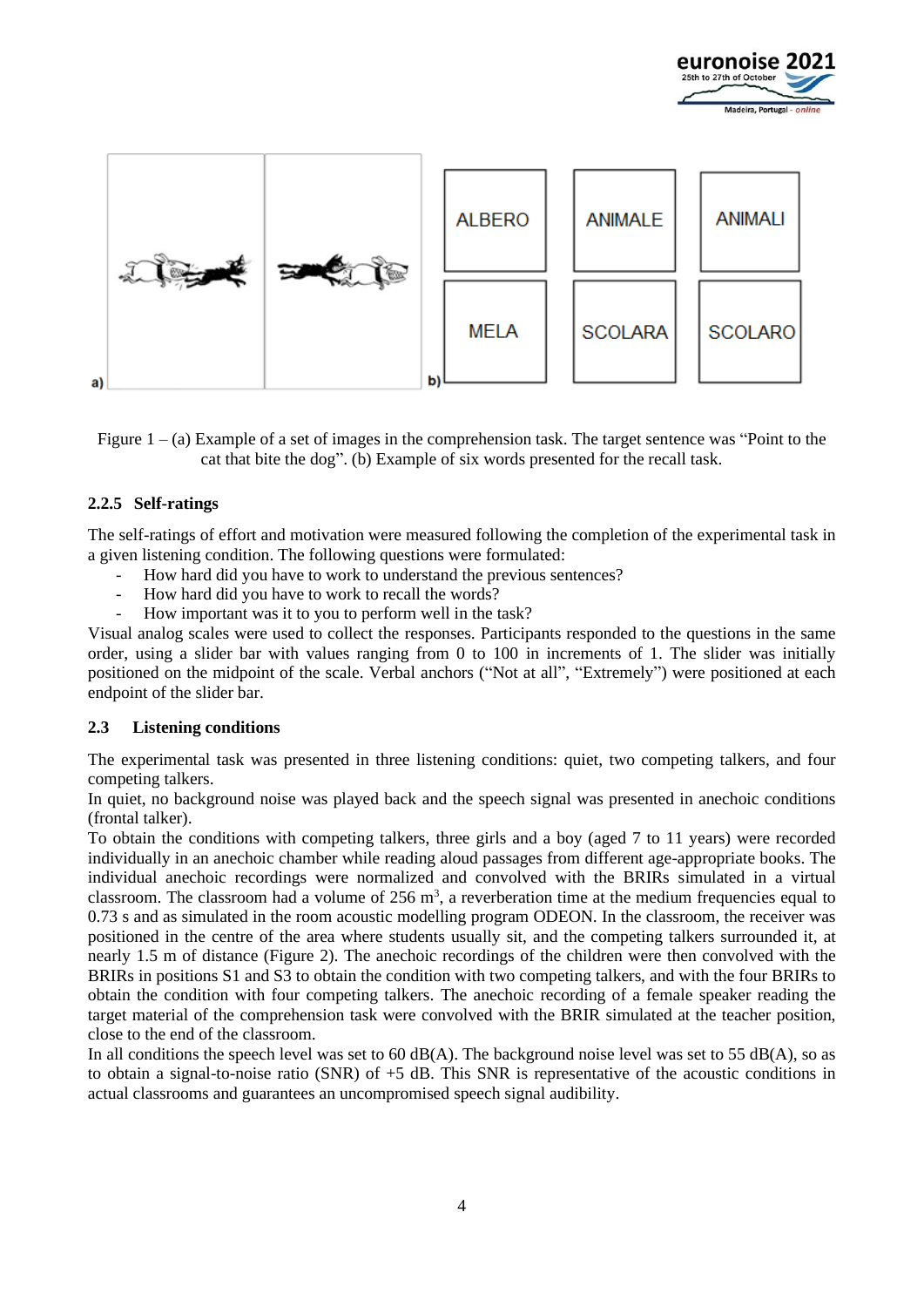



Figure 2– Virtual model of the classroom with the positions of the talker (St), the receiver (R), and the two (S1 and S3) and four (S1–S4) competing talkers.

#### **2.4 Procedures and data analysis**

A repeated-measures design was used in the study, with all children performing the comprehension and recall task in the three listening conditions. Children took part in the experiment as a whole class, and the tasks were administered collectively in the classroom in which they usually have lessons. They completed the experimental task in one session, and the FE tasks and the noise sensitivity questionnaire in a second session, one week later. All tasks were completed using tablets; noise and signals were delivered via headphones (Sony MDR-ZX310).

Generalized linear mixed-effects models (GLMMs) were used for the statistical analysis, using the *R* software and the *lme4* package. In the models listening condition (quiet, two talkers, four talkers), grade (grade 5, grade 7), Simon and Flanker performance, working memory and noise sensitivity were included as fixed effects. The participant and item variables were included as random intercept; moreover, the listening condition was included as a random slope allowing for the possibility that the effect of the acoustic conditions could affect differently each participant.

### **3 Results**

#### **3.1 Sentence comprehension performance**

In Figure 3 the percentage of correct responses for the sentence comprehension task is reported. The analysis revealed a significant interaction between listening condition and selective attention as assessed by the Simon task  $(\chi^2(2)=11.82, p = 0.003)$ , a significant interaction between grade and selective attention, as assessed by the Flanker task  $(\chi^2(1)=6.99, p=0.008)$  and a significant three-way interaction between listening condition, grade and selective attention, as assessed by the Flanker task ( $\chi^2(2)=6.66$ ,  $p = 0.036$ ).

Pairwise comparisons for the interaction between listening condition and selective attention as assessed by the Simon task revealed that children with low selective attention control had a worst performance in the two-talker condition than in quiet or in the four-talker condition (two-talkers  $\lt$  quiet:  $z=3.31$ ,  $p = 0.008$ ; two-talkers < four talkers: *z*=-2.78, *p*=0.022); no difference was found between the quiet and the four-talkers conditions. In other words, children who were sensitive to incongruent distractors at the Simon task were also impaired by the presence of an intelligible background noise in the comprehension task. In contrast, there was no significant difference in performance between the listening condition for children with high selective attention.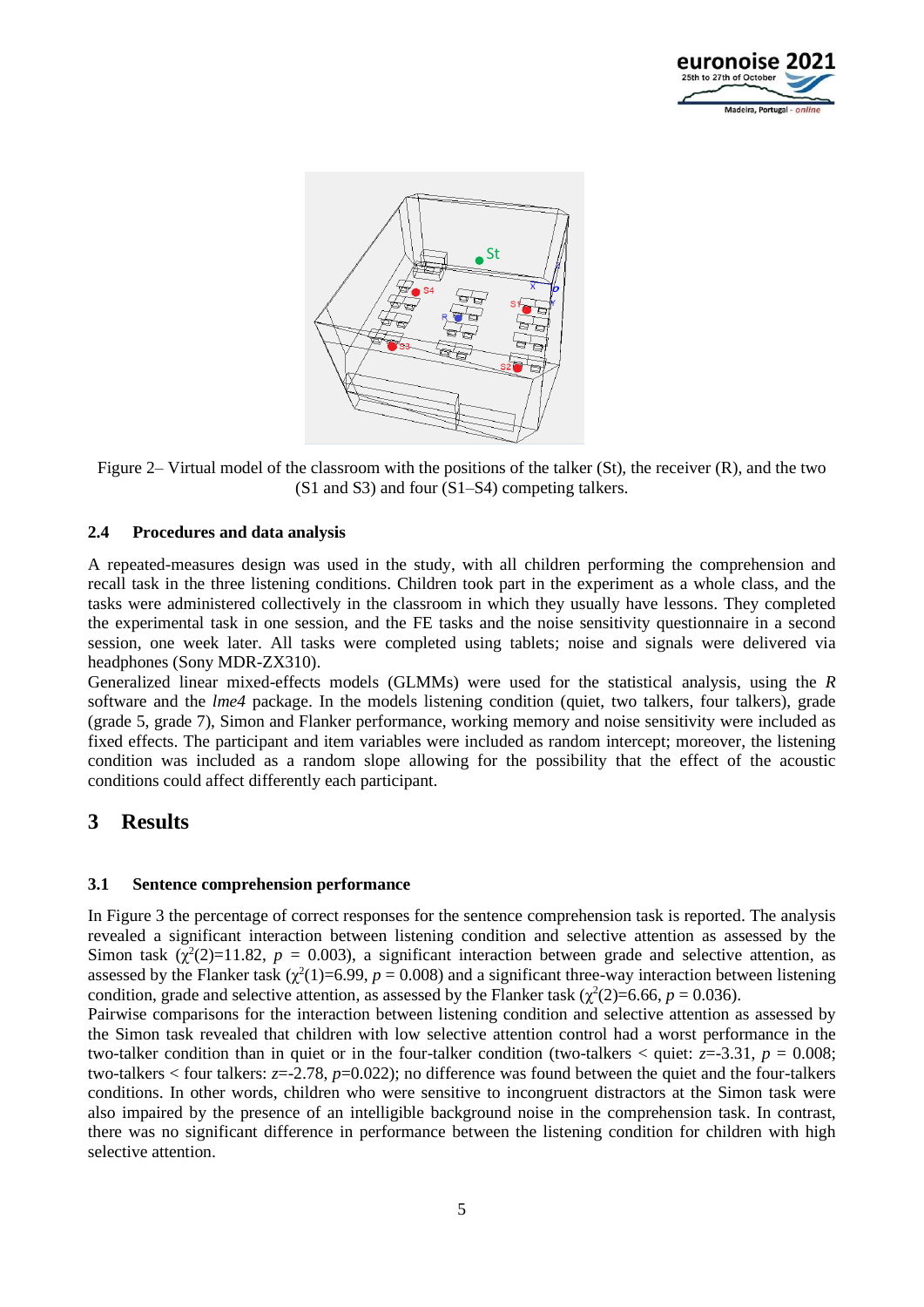

Pairwise comparisons for the three-way interaction revealed a significant drop in the comprehension performance for the children with a low score in the Flanker task compared to the children with a high score (low  $\langle$  high:  $z=2.87$ ,  $p=0.048$ ), but only for the students of grade 5 in the quiet condition.



Figure 3 – Percentage correct responses by listening condition and grade, for the sentence comprehension task.

#### **3.2 Word recall performance**

The number of words correctly recalled by listening condition and grade is shown in Figure 4. The analysis revealed a significant effect of the working memory, as measured by the 2-back task  $(\chi^2(1)=3.82, p=0.048)$ . The result indicates that children with a low working memory capacity recalled significantly less words than children with a high working memory capacity (mean difference: 0.45). No significant effects of either listening condition and grade, or the other cognitive variables were found.



Figure 4 – Number of words correctly recalled (out of nine) by listening condition and grade.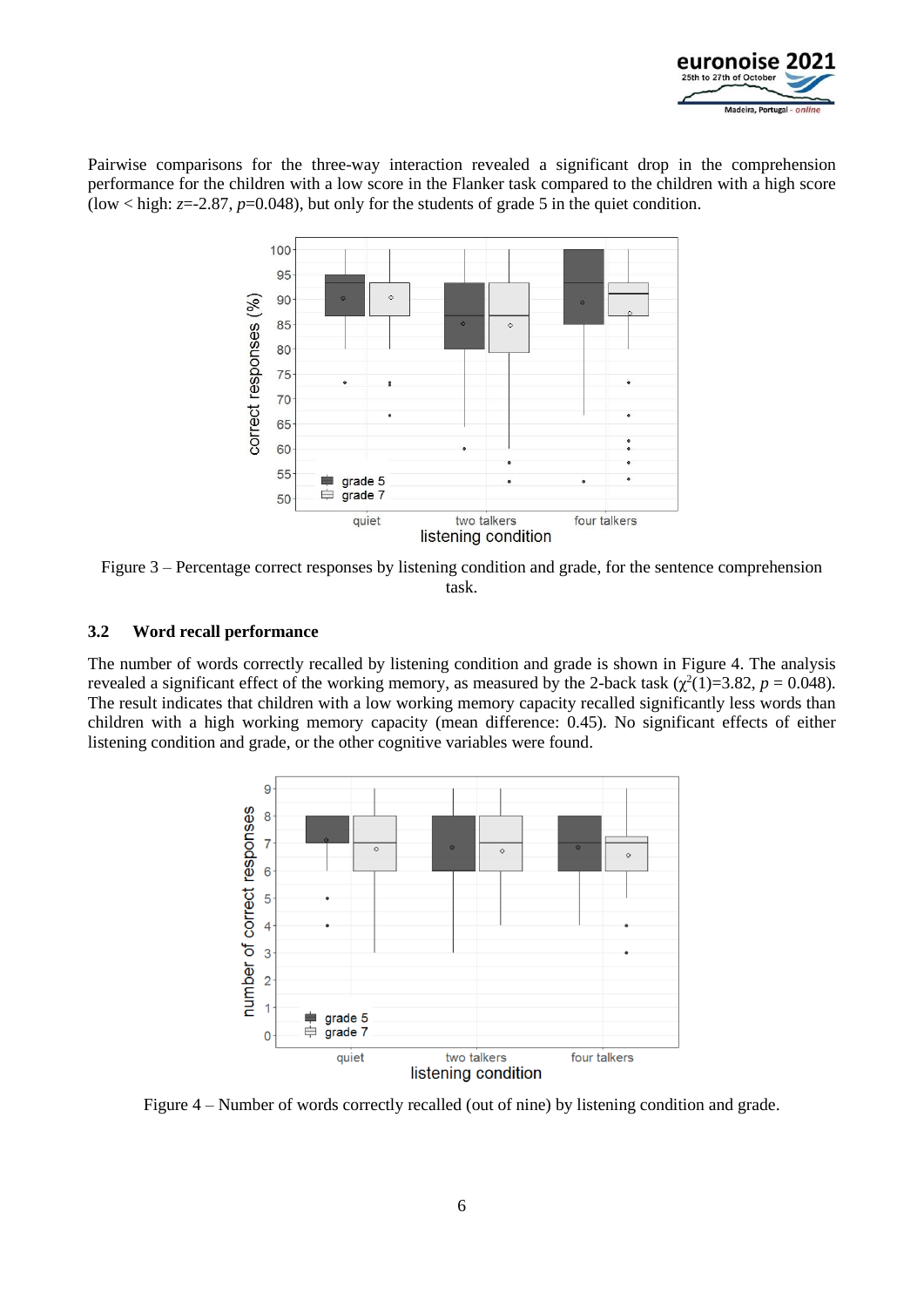

#### **3.3 Self-ratings of effort and motivation**

The self-ratings of effort are displayed in Figure 5 for the two tasks of sentence comprehension and word recall. Regarding the former task, the analysis revealed a significant main effect of the listening condition  $(\chi^2(2)=11.16, p = 0.004)$  and the grade  $(\chi^2(1)=7.33, p = 0.007)$ . Pairwise comparisons indicated that younger children tended to report a higher perceived effort then children of grade 7, in all listening conditions (mean difference = 14.8). Moreover, when results were averaged over grade, pairwise comparisons indicated that children reported higher effort in the two-talkers condition than in quiet (*p*=0.007; mean difference: 15.5). No difference was found between the two noisy conditions (*p*=0.07).

Regarding the word recall task, no significant effect of the explanatory variables was found on the effort ratings.

Figure 6 displays the self-ratings of motivation. The analysis revealed a significant interaction between the listening condition and the working memory ( $\chi^2(2)=10.59$ ,  $p = 0.005$ ). Pairwise comparison revealed that children with a low working memory self-reported a higher motivation in the quiet and the four-talkers condition compared with the two-talkers condition (quiet > two-talkers:  $z=3.19$ ,  $p=0.013$ ; four-talkers > twotalkers: *z*=3.03, *p*=0.013). No difference in motivation between the listening conditions was found instead for the children with high working memory capacity.



Figure 5 – Self-ratings of effort by listening condition and grade: (left) sentence comprehension task, and (right) word recall task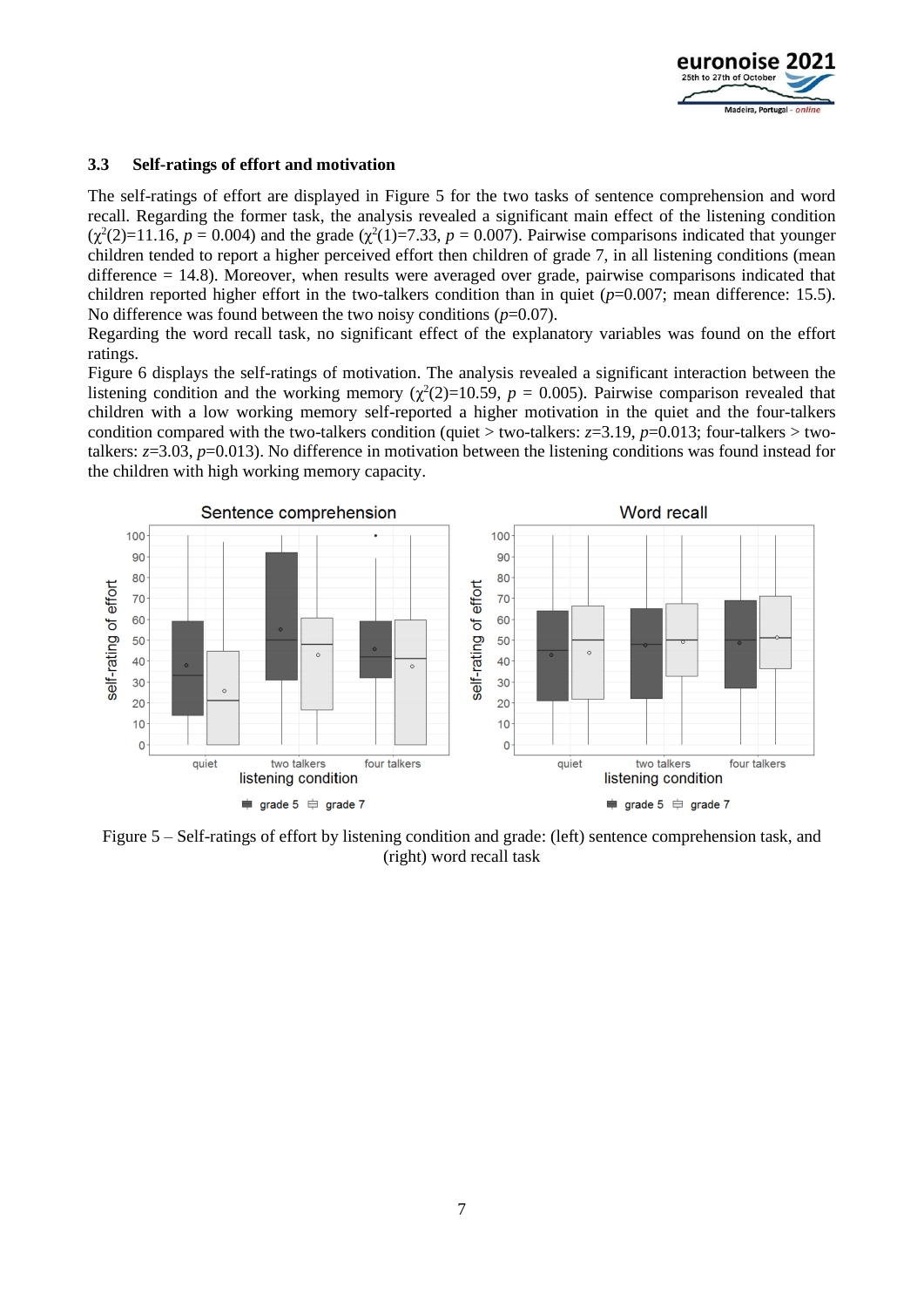



Figure 6 – Self-ratings of motivation in performing the task, by listening condition and grade

### **4 Discussion**

In this study, children of grade 5 and 7 completed a sentence comprehension and recall task in quiet and two noisy conditions. A behavioural assessment of both working memory and selective attention was performed, and questionnaires on noise sensitivity were completed by the children. These individual characteristics were included in the data analysis to understand whether and how they might modulate the effect of background noise on the task performance and self-reported effort and motivation.

Similarly to the results with adults in [7] and with children in [8], in our sentence comprehension task selective attention but not working memory mediated the effect of noise. Children experiencing more interference in the Simon task had a poorer performance in the listening condition with more informative masking (i.e., two-talker condition) compared with quiet and the four-talker condition. Differently, for children with better selective attention there was no difference between the three listening condition, suggesting that the individual ability to resist external distractors mediates the comprehension of the aurally presented message in a noisy context such as the classroom.

It is worth noticing that no mediation effect of the cognitive abilities on listening conditions was found for the recall task, either for performance or self-ratings of effort. Given the near-ceiling performance of the children in the task, which was independent on the listening condition and the grade, it might be hypothesized that the task was easy enough for all of them to prevent observing an effect of the individual abilities.

Interestingly, a significant interaction was found between listening condition and working memory in the self-rating of motivation. This subjective assessment was included in the study as the listener's motivation is thought to modulate the listening effort. That is, the stronger a listener's motivation, the more willing he/she will be to put effort into the task, irrespective of its demands. Our results reveal that children with low working memory might be less motivated in performing a task in more challenging listening conditions (i.e. two concomitant talkers) compared to quiet or a background noise condition with a less informative masking. Differently, children with high working memory do not report any difference in the motivation related to the listening condition. Exploring the motivation dimension in the classrooms is important in the view of setting up appropriate acoustic design and teaching strategies. An appropriate design and/or teaching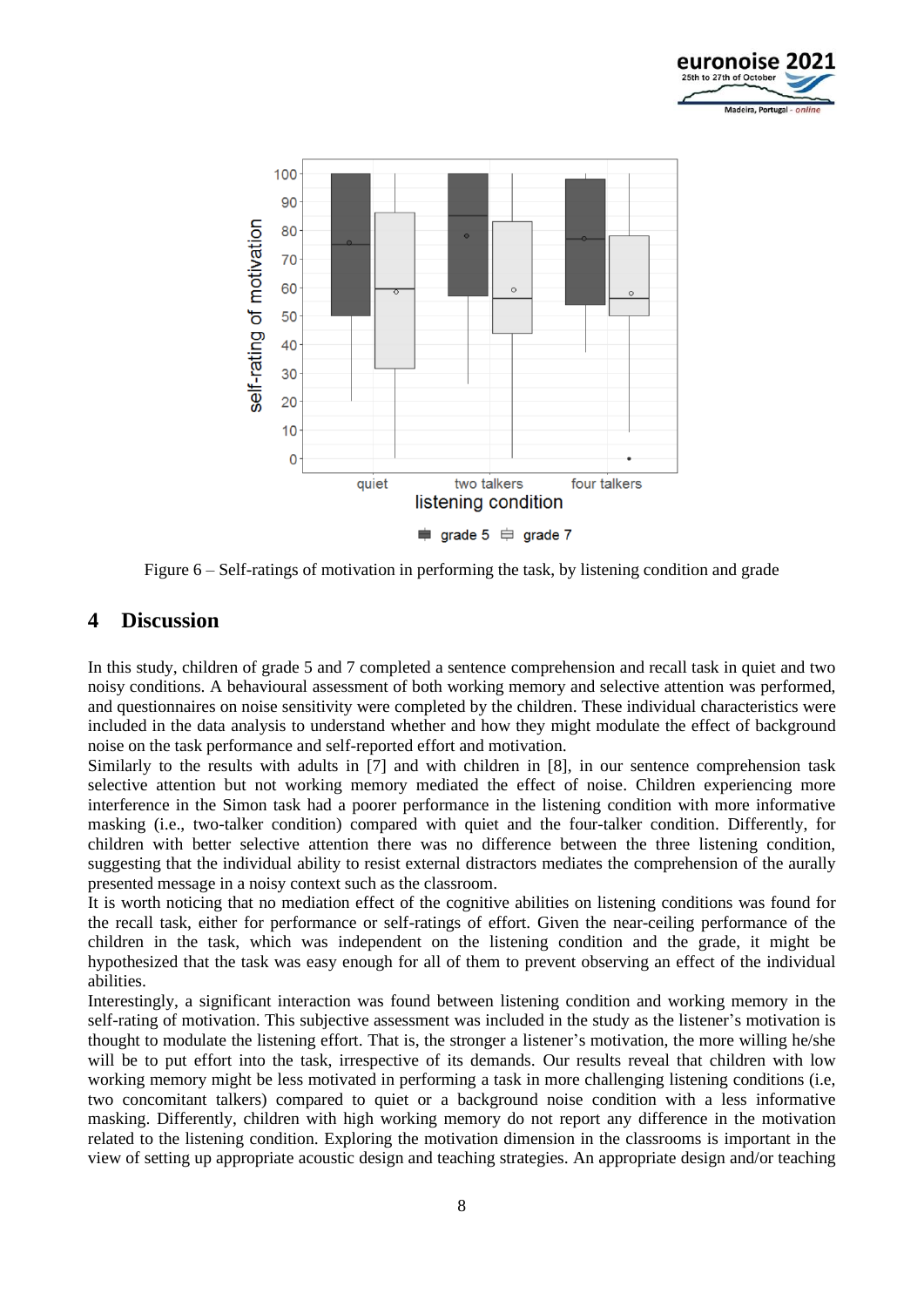

methodology can increase the listener's motivation to continue listening, even in the presence of a high acoustic challenge, thus helping to maintain the effort and avoiding disengagement from the task [15,16]. Finally, no significant influence of the noise sensitivity of children was found on their task performance or self-ratings. Other studies with adults found no correlation between cognitive performance and noise sensitivity (e.g. [17]), and the reason was attributed to task engagement and difficulty which would shield performance from the effect of background noise. An alternative explanation was formulated in [18], in which noise sensitivity was found to modulate the effect of background speech on cognitive performance. In particular, the Authors hypothesized that the WSNN scale (the one used also in the present study) was not specific enough to be substantially related to measures of performance, suggesting instead the use of more specific questionnaires to assess noise sensitivity. More research is warranted to understand whether the absence of mediation effects observed in the present study for school-age children is related to the scale chosen for the assessment of noise sensitivity or to the task (type and difficulty).

# **5 Conclusions**

In this study we explored the mediation effect of individual characteristics (noise sensitivity and cognitive abilities) on the impact of listening conditions on a comprehension and recall task, for school-age children. Consistent with the ELU model, our results revealed that children with lower cognitive abilities might be especially vulnerable to the effect of an informative noise, even though it is presented at a favourable SNR. The effect was apparent on both the performance in the sentence comprehension task and the self-ratings of motivation to perform the task. Differently, no effect of the self-rated noise sensitivity was found for all the outcomes considered.

The present findings add to the existing literature showing that cognitive abilities (and selective attention in particular) improve performance on complex listening tasks. Moreover, this is one of the first studies exploring the dimensions of motivation in relation to complex listening task, with reference to the school-age population. Futures studies might help shed light on the mechanisms underling this dimension, which could be crucial to avoid disengagement of children from the attended lessons.

## **Acknowledgements**

The authors would like to thank Maria Garraffa (Heriot-Watt University, UK) and Alberto Di Domenico (University of Chieti, Italy), who developed and provided the materials for the experimental tasks, and Stefano Uccelli (University of Parma, Italy), who developed the tasks for the assessment of the executive functions. The children and the teachers from the I.C. Cosmè Tura and the I.C. F. De Pisis in Ferrara are also gratefully acknowledged for their role in the study.

# **References**

- [1] Crukley, J.; Scollie, S.; Parsa, V. An exploration of non-quiet listening at school. *Journal of Educational Audiology*, 17(1), 2011, 23–35.
- [2] Strand, J. F.; Brown, V. A.; Merchant, M. B.; Brown, H. E.; Smith, J. Measuring listening effort: Convergent validity, sensitivity, and links with cognitive and personality measures. *Journal of Speech, Language, and Hearing Research*, 61(6), 2018, 1463-1486.
- [3] Rönnberg, J.; Lunner, T.; Zekveld, A.; Sörqvist, P.; Danielsson, H.; Lyxell, B., et al. The Ease of Language Understanding (ELU) model: theoretical, empirical, and clinical advances. *Frontiers in System Neuroscience*, 7:31, 2013.
- [4] McCreery, R. W.; Walker, E. A.; Spratford, M.; Lewis, D.; Brennan, M. Auditory, cognitive, and linguistic factors predict speech recognition in adverse listening conditions for children with hearing loss. *Frontiers in Neuroscience*, 13:1093, 2019.